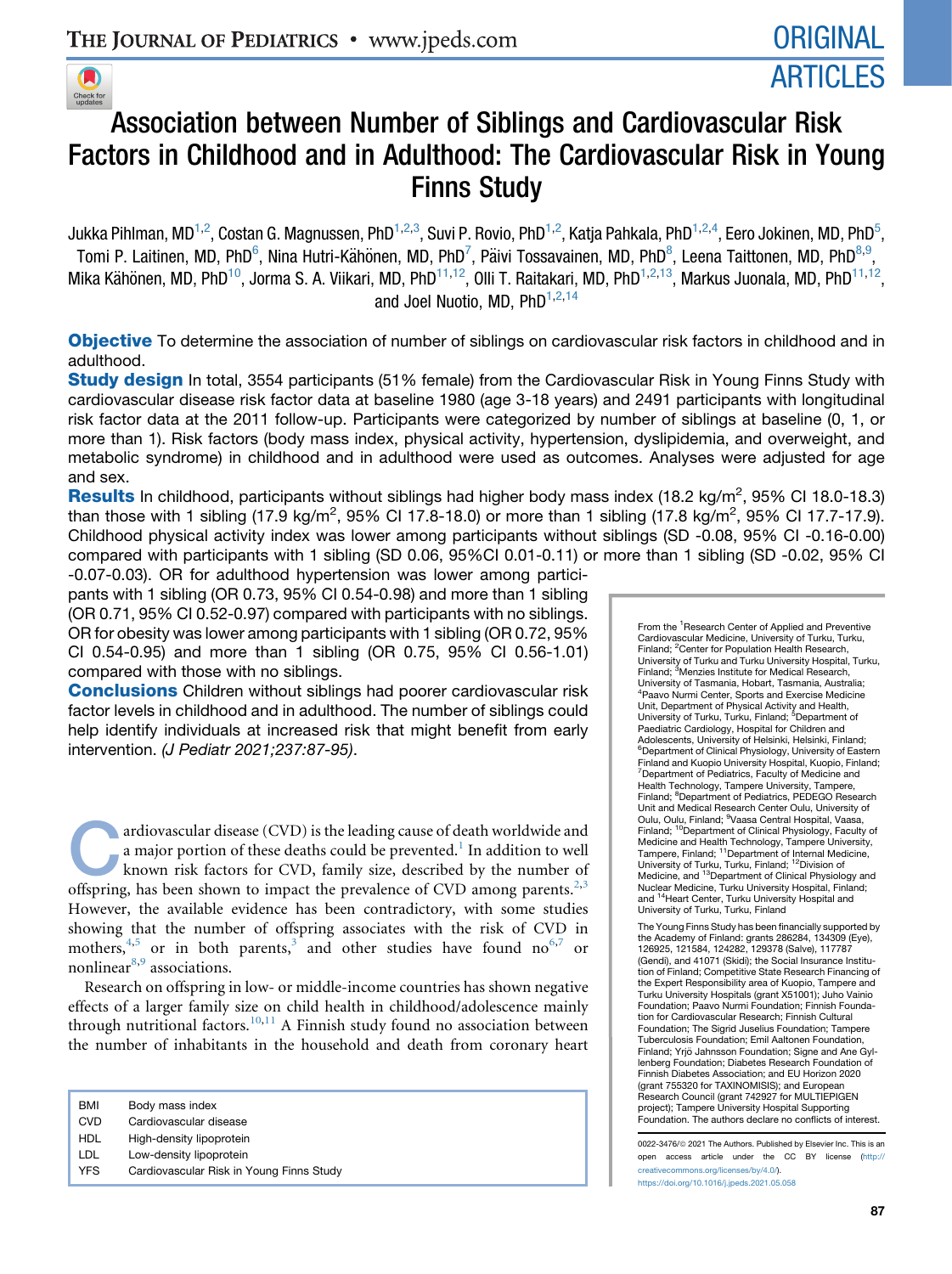disease.<sup>[12](#page-7-11)</sup> Similarly, the association between growing up in a large family and adulthood mortality was not demon-strated.<sup>[13](#page-7-12)</sup> Although, an earlier study found that children without siblings have higher blood pressure in adulthood compared with children with siblings.<sup>[14](#page-7-13)</sup> Moreover, children from small families (ie, 1 or 2 child families) are more likely to graduate from high school in the US compared with large families because of intrafamilial resources diluting in larger families $15$  and lower education has been shown to increase prevalence of risk behaviors such as smoking, obesity, physical inactivity, and unhealthy diet. $16$  Most studies have focused on the effects of family size on parent's health, been performed in less developed countries, or studied mortality and the association between family size and the development of CVD in offspring remains unknown.

Therefore, we investigated if the number of siblings associates with cardiovascular health in childhood and in adulthood in the longitudinal Cardiovascular Risk in Young Finns Study (YFS). The YFS is a population-based cohort of well-characterized individuals, followed from childhood to adulthood for up to 31 years. We hypothesized that the number of siblings would affect cardiovascular risk factor levels in childhood and adulthood.

## **Methods**

The YFS is an ongoing longitudinal population-based multicenter study of cardiovascular risk factors from childhood to adulthood, conducted in 5 university hospital cities in Finland (Helsinki, Kuopio, Oulu, Tampere, and Turku) and their rural surrounds. The baseline study was conducted in 1980 when 3596 randomly selected children and adolescents age 3, 6, 9, 12, 15, and 18 years participated. Since 1980, the cohort has been regularly followed up in 3- to 9 year intervals. A detailed description of the cohort has been published previously.[17](#page-7-16) Participants or their parents provided written informed consent, and the study was approved by local ethics committees. Participants included in this study had childhood risk factor data available from baseline  $(n = 3420)$  and adult risk factor data  $(n = 2491)$  from the 2011 follow-up study (n between 1979 and 2441), or in case of missing information from the 2011 follow-up, data from the 2007 follow-up was used (n between 406 and 438).

## Family Size, Number of Siblings

Information on the number of children in the family was collected from parents' self-report questionnaires at baseline in 1980. Participants were categorized by the number of children in the family as  $(1)$  1 child/no siblings  $(n = 536)$ , 15% of total cohort; (2) 2 children/1 sibling ( $n = 1543$ ), 43% of total cohort; (3) 3 or more children/2 or more siblings ( $n = 1475$ ), 42% of total cohort.

## Blood Pressure and Weight

At baseline, brachial artery blood pressure was measured using a standard mercury sphygmomanometer for participants age  $\geq 6$  years. In case of missing information, data from the

1983 follow-up was used. Adult blood pressure measurements were collected in the 2011 follow-up using a random-zero sphygmomanometer (Hawksley and Sons Ltd). All measurements were taken from the right arm after the participant had been seated for 5 minutes. Three measurements were taken, and the average of these measurements was used.

At baseline and all follow-up visits, weight was measured without shoes in light clothes with a digital Seca weighing scale to nearest 0.1 kg. A Seca stadiometer was used for the measurement of height. Body mass index (BMI) was calculated as weight (kg) divided by height in meters squared  $(m<sup>2</sup>)$ . The baseline measurement was used as the primary indicator of childhood/adolescent BMI. In case of missing information, data from the year 1983 follow-up was used. For adulthood BMI, data were derived from the latest follow-up study in 2011. In case of missing information, data from the 2007 follow-up was used.

## Physical Activity Index

At ages 3 and 6 years, a physical activity index was calculated from the parents' ratings of the amount and vigorousness of their child's play time and the child's general level of activ-ity.<sup>[18](#page-7-17)</sup> At ages 9-18 years, data on frequency and intensity of leisure-time physical activity, participation in sports club training, participation in sport competitions, and habitual leisure time was acquired with a self-administered question-naire.<sup>[19](#page-7-18)</sup> The values for the physical activity indices in childhood were standardized and combined. Adulthood physical activity index was calculated by assessing the frequency of physical activity, intensity of physical activity, frequency of vigorous physical activity, hours spent on vigorous physical activity, and average duration of physical activity.<sup>[19](#page-7-18)</sup>

## Blood Biochemistry

Fasting serum lipids such as serum total cholesterol, highdensity lipoprotein (HDL)-cholesterol, and triglycerides were measured in the same laboratory at each follow-up with standard methods. Low-density lipoprotein (LDL) cholesterol concentration was calculated using the Friede-wald equation.<sup>[20](#page-8-0)</sup> The applied methods have been reported previously.[21](#page-8-1),[22](#page-8-2) Serum glucose concentration was determined by the enzymatic hexokinase method (Glucose reagent, Beckman Coulter Biomedical). The concentration of glycated hemoglobin A1c (HbA1c) was assayed with an immunoturbidimetric method (HbA1c assay, Abbot) on an architect ci8200 analyzer (Abbott) in 2011. Serum insulin was measured in 1980 with a modification of the immuno-assay method of Herbert et al.<sup>[23](#page-8-3)</sup>

## Adverse Cardiovascular Health Metrics in Childhood

According to pediatric guidelines, we defined abnormal blood pressure in childhood as pediatric hypertension or prehypertension based on either systolic blood pressure being in the uppermost 90th percentile of the age-, sex-, and year-specific distribution.<sup>[24](#page-8-4),[25](#page-8-5)</sup> Integrated guidelines<sup>[26](#page-8-6)</sup> were used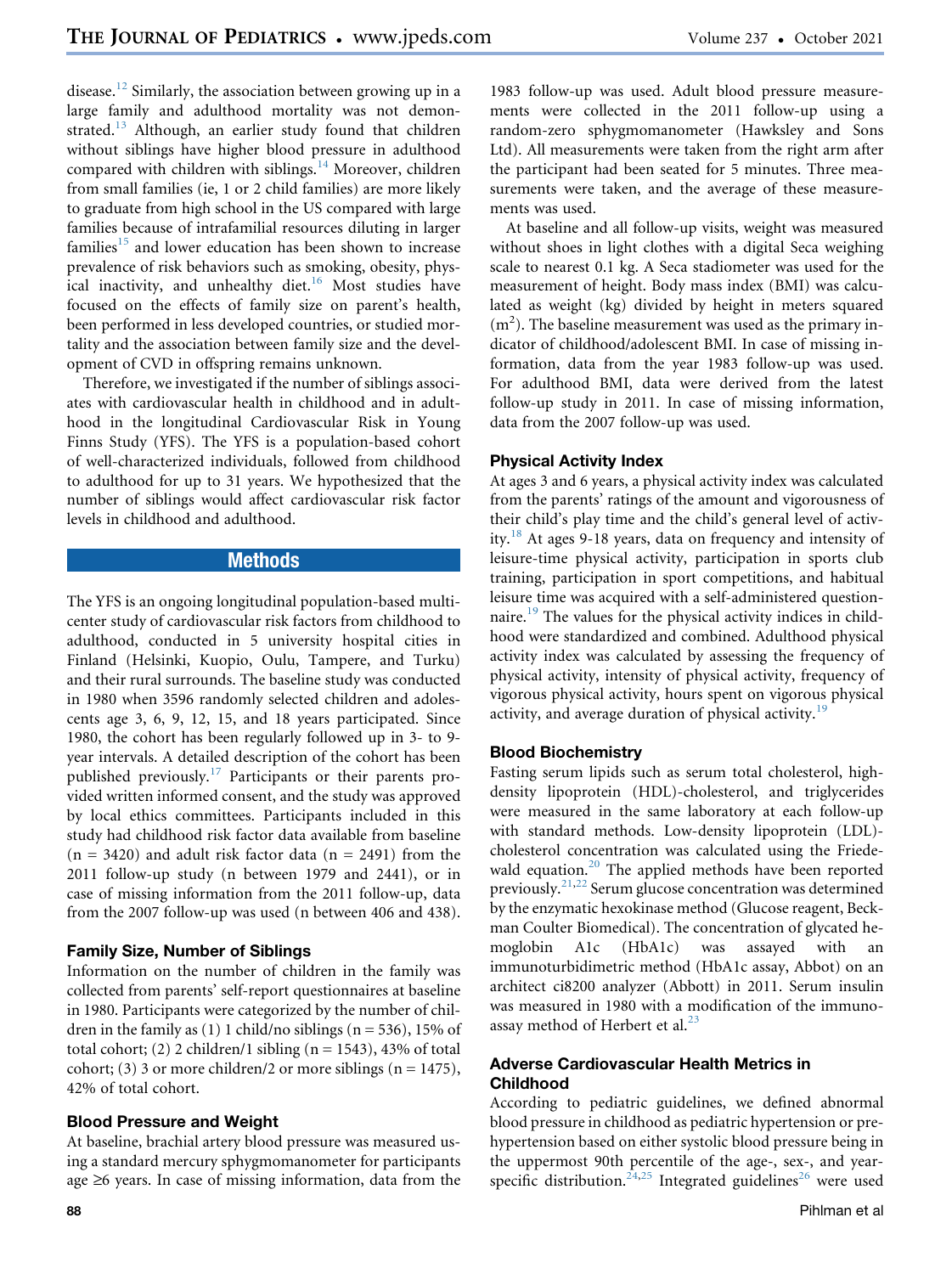to define high total cholesterol  $(\geq 5.17 \text{ mmol/L})$ , low HDLcholesterol (<1.03 mmol/L), high LDL-cholesterol  $(\geq 3.36 \text{ mmol/L})$ , and high triglycerides  $(\geq 1.13 \text{ mmol/L}$  for children age 3-9 years and  $\geq$ 1.47 mmol/l for children age 10-18 years) in childhood. Centers for Disease Control and Prevention recommendations were used to determine overweight (85th to 95th percentile) and obesity (95th percentile or greater) in childhood.<sup>[27](#page-8-7)</sup>

## Adverse Cardiovascular Health Metrics in Adulthood

Systolic blood pressure >140 mm Hg, diastolic blood pressure >90 mm Hg, or self-reported use of blood pressure medication were used as criteria for hypertension in adulthood. Participants were considered to have type 2 diabetes if they had fasting glucose  $\geq$ 7 mmol/L or HbA1c  $\geq$ 48 mmol/L, or they self-reported diabetes or use of glucose-lowering medication. Participants who had fasting plasma glucose from 5.6 mmol/L to 6.9 mol/L or HbA1c from 39 mmol/L to 46 mmol/L, and no self-reported diabetes were assigned as individuals with prediabetes.<sup>[28](#page-8-8)</sup> Classification for hypercholesterolemia was assigned for participants if they had LDL-cholesterol >3 mmol/L or used lipidlowering medication. Classification for hypertriglyceridemia was assigned for participants if they had triglycerides >1.7 mmol/L.<sup>[29](#page-8-9)</sup> Participants with BMI from 25 kg/m<sup>2</sup> to 29.9 kg/ $m^2$  were assigned as being overweight and those with BMI  $\geq$ [30](#page-8-10) kg/m<sup>2</sup> as being obese.<sup>30</sup>

## **Covariates**

Information on the family's socioeconomic status was derived from the participant's parents self-reported household income administered via questionnaire at baseline (1980) and categorized as (1) low  $\left($  <17 840 euros/year), (2) lower middle class (17 840-28 040 euros/year), (3) upper middle class (28 041-38 230 euros/year), and (4) high (>38 230 euros/year). In case of missing information in 1980, data collected from the 1983 survey was used. Participants' household annual income in 2011 was considered as an indicator of adulthood SES and was categorized as (1) very low (<21 780 euros/year), (2) low (21 780-32 670 euros/year), (3) intermediate (32 671-54 440 euros/years, and (4) high (>54 440 euros/year). In case of missing information in 2011, data from the previous follow-up in 2007 were used. Adolescent smoking (ie, ever daily smoking between the ages 12 and 18 years) was defined from baseline (1980) or the subsequent follow-ups (1983, 1986, 1989, or 1992). Participants age under 12 years were considered as nonsmokers. Adulthood smoking (ie, current daily smoking) was obtained from the latest follow-up in 2011. Information on participants' smoking status was derived from the self-report questionnaires.

#### Statistical Analyses

Baseline characteristics of the study population are reported as mean (SD) or median (25th and 75th percentiles, if skewed distributions) for continuous variables or as proportions for categorical variables. The relationship between number of siblings and continuous outcome variables was assessed using the generalized linear model adjusted with Tukey-Kramer approximation and with logistic regression models for categorical outcome variables. All analyses were adjusted for sex and age.

Sensitivity analyses were conducted for both childhood and adulthood outcomes to study the robustness of our findings. First, we combined data on the number of siblings from baseline and the 1983 and 1986 follow-up surveys to take account for the possible misclassification of participants where the number of children increased after the baseline survey. Second, using combined data from baseline and data collected on the number of siblings from the parents of the participants when they contributed data to the latest YFS field study in 2018-2020 ( $n = 1274$ ). The parents were enquired how many childbirths they have had. Participants were categorized by the number of children in the family as (1) 1 child/ no siblings  $(n = 450)$ , 13% of total cohort; (2) 2 children/1 sibling  $(n = 1438)$ , 40% of total cohort; (3) 3 or more children/2 or more siblings ( $n = 1670$ ), 47% of total cohort. Third, we evaluated the associations using different cutpoints for the number of siblings as 1 child/no siblings, 1 sibling, 2 siblings, and 3 or more siblings. Fourth, additional adjustments for birth order, childhood/adulthood socioeconomic status, childhood living region categorized as urban or rural, $31$  and total years of education were also analysed. Both sex  $\times$  exposure and age  $\times$  exposure interactions were individually studied to investigate if the associations were similar by sex and age groups. The investigations were made separately for childhood and adulthood outcomes. Except for adult hypertriglyceridemia and LDL-cholesterol concentration in childhood, we observed no interactions between number of siblings with sex or age on risk factor/ outcome (*P* value  $> 0.05$  for all).

All statistical analyses were performed using SAS v 9.4 (SAS Institute), and statistical significance was inferred at a 2-tailed  $P$  value of  $\leq$ .05.

## **Results**

Characteristics of the participants are show in [Table I](#page-3-0). The total number of participants with data on the number of siblings and the covariates in childhood was 3554 (51% female). Of these, 2491 had at least 1 adulthood outcome measurement available. The mean age of the participants was 41.6  $\pm$  5 years at the 2011 follow-up. Median number of children in the family was 2.0 (IQR 2.0-3.0, range 0-18).

#### Childhood Risk Factors

Of the childhood risk factors, the number of siblings was associated with childhood LDL-cholesterol, BMI, and physical activity ([Table II](#page-4-0), adjusted for sex and age). Participants without siblings had higher adjusted mean LDL-cholesterol level (3.43 mmol/L, 95% CI 3.36- 3.49 mmol/L) compared with those with 1 sibling (3.38 mmol/L, 95% CI 3.34-3.42 mmol/L) but lower than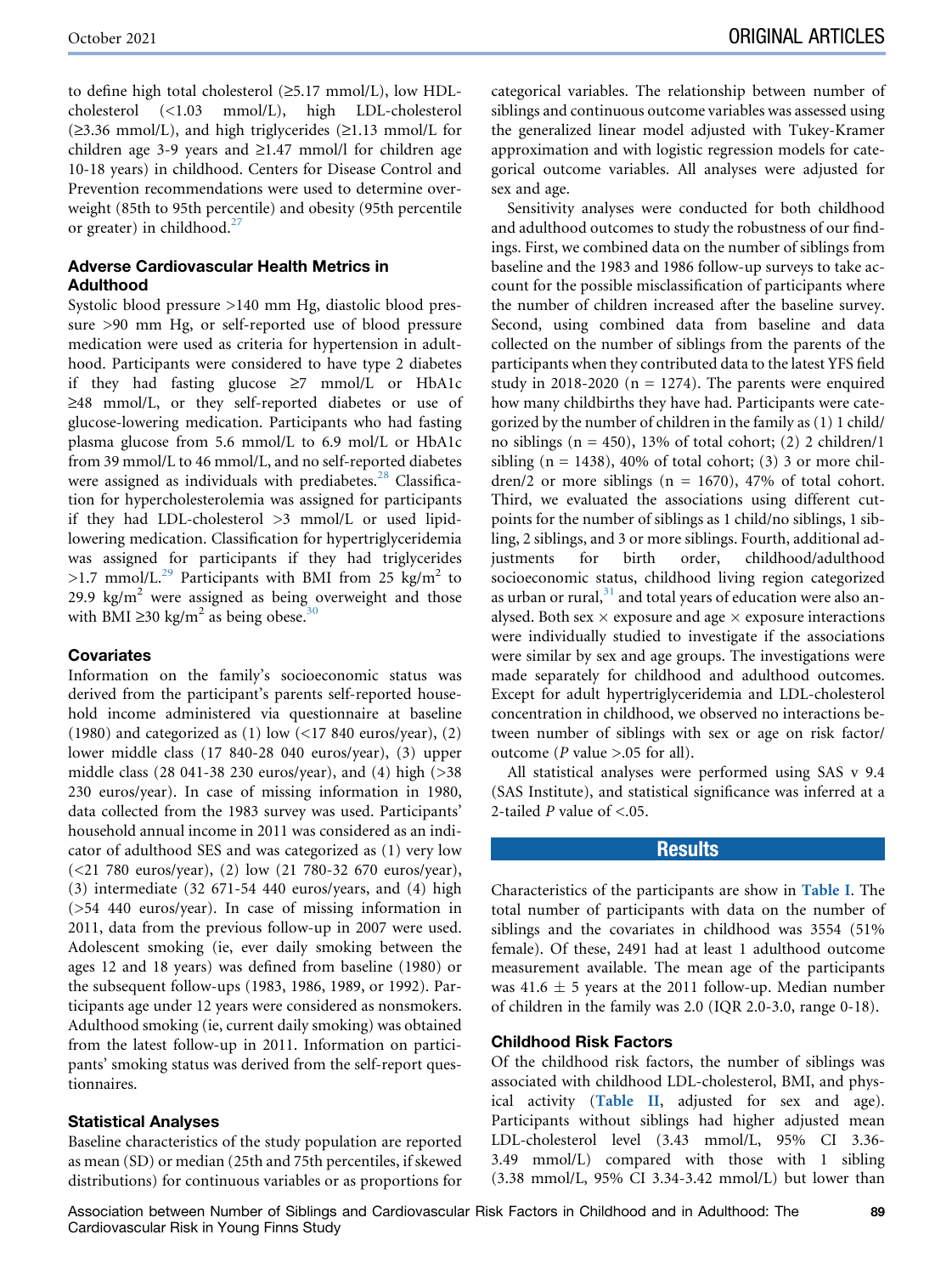|      | baseline in 1980                                     |                                               |                              |                              |                              |
|------|------------------------------------------------------|-----------------------------------------------|------------------------------|------------------------------|------------------------------|
|      |                                                      |                                               |                              | <b>Number of siblings</b>    |                              |
| Year | <b>Variables</b>                                     |                                               | 0                            | 1                            | $\geq$ 2                     |
| 1980 |                                                      |                                               |                              |                              |                              |
|      | N (% of participants)                                |                                               | 536 (15)                     | 1543 (43)                    | 1475 (42)                    |
|      | Female sex (%)<br>Age (y)                            |                                               | 50<br>8.9(4.9)               | 51<br>9.6(4.8)               | 51<br>11.9(4.7)              |
|      | Childhood in urban region (%)                        |                                               | 57                           | 56                           | 39                           |
|      | Family income (%)                                    |                                               |                              |                              |                              |
|      | Low                                                  |                                               | 28                           | 19                           | 36                           |
|      | Lower middle class                                   |                                               | 31                           | 32                           | 29                           |
|      | Upper middle class                                   |                                               | 27                           | 24                           | 17                           |
|      | High                                                 |                                               | 14                           | 25                           | 18                           |
|      | HDL-cholesterol (mmol/L)<br>LDL-cholesterol (mmol/L) |                                               | 1.6(0.3)<br>3.5(0.8)         | 1.6(0.3)<br>3.4(0.8)         | 1.5(0.3)<br>3.4(0.8)         |
|      | Triglycerides (mmol/L)                               |                                               | 0.58(0.45, 0.78)             | 0.58(0.44, 0.76)             | $0.61$ (0.46, 0.82)          |
|      | Systolic blood pressure (mm Hg)                      |                                               | 113(11)                      | 113(11)                      | 115 (12)                     |
|      | Diastolic blood pressure (mm Hg)                     |                                               | 68 (9)                       | 68 (10)                      | 70 (10)                      |
|      | BMI ( $kg/m2$ )                                      |                                               | 17.5(3)                      | 17.4(3)                      | 18.4(3.2)                    |
|      | Fasting plasma glucose (mmol/L)*                     |                                               | 4.6(0.5)                     | 4.7(0.4)                     | 4.7(0.6)                     |
|      | Physical activity index                              | Age 3-6 (range 9-23)<br>Age 9-18 (range 5-14) | 16 (14, 17)                  | 16 (15, 18)                  | 16 (14, 18)                  |
|      | Smoking $(\%)^{\dagger}$                             |                                               | 9(8, 10)<br>19               | 9(8, 10)<br>23               | 9(8, 10)<br>25               |
|      | Hypertension $(%)^{\ddagger}$                        |                                               | 12                           | 10                           | 10                           |
|      | High total cholesterol (%)                           |                                               | 54                           | 51                           | 52                           |
|      | Low HDL-cholesterol (%)                              |                                               | 5                            | 3                            | 4                            |
|      | High LDL-cholesterol (%)                             |                                               | 52                           | 49                           | 50                           |
|      | High triglycerides (%)<br>Metabolic syndrome (%)     |                                               | 4<br>9                       | 4<br>$\overline{7}$          | 4<br>7                       |
|      | Childhood overweight <sup>§</sup> (%)                |                                               | 17                           | 12                           | 8                            |
|      | Childhood obesity <sup>1</sup> (%)                   |                                               | 5                            | 5                            | 5                            |
| 2011 |                                                      |                                               |                              |                              |                              |
|      | n (% of participants)                                |                                               | 362 (15)                     | 1095 (44)                    | 1034 (42)                    |
|      | Female sex (%)                                       |                                               | 55                           | 54                           | 55                           |
|      | Age $(y)$<br>Family income (%)                       |                                               | 39.9 (4.9)                   | 40.6(4.8)                    | 42.9 (4.7)                   |
|      | Low                                                  |                                               | 19                           | 16                           | 17                           |
|      | Lower middle class                                   |                                               | 29                           | 27                           | 33                           |
|      | Upper middle class                                   |                                               | 38                           | 37                           | 35                           |
|      | High                                                 |                                               | 15                           | 20                           | 15                           |
|      | HDL-cholesterol (mmol/L)                             |                                               | 1.3(0.4)                     | 1.3(0.3)                     | 1.3(0.3)                     |
|      | LDL-cholesterol (mmol/L)<br>Triglycerides (mmol/L)   |                                               | 3.2(0.9)<br>1.15(0.85, 1.56) | 3.2(0.8)<br>1.05(0.75, 1.56) | 3.3(0.9)<br>1.05(0.75, 1.56) |
|      | Systolic blood pressure (mm Hg)                      |                                               | 120(15)                      | 119 (14)                     | 121 (15)                     |
|      | Diastolic blood pressure (mm Hg)                     |                                               | 74 (10)                      | 75 (11)                      | 75 (10)                      |
|      | BMI ( $\text{kg/m}^2$ )                              |                                               | 26.7 (5.1)                   | 26.1 (4.9)                   | 26.7(5.1)                    |
|      | Fasting plasma glucose (mmol/L)                      |                                               | 5.3(0.7)                     | 5.3(0.8)                     | 5.4(0.8)                     |
|      | Physical activity index                              | Age $>18$ (range 5-15)                        | 9(8, 10)                     | 9(8, 10)                     | 9(8, 10)                     |
|      | Smoking (%)<br>Hypertension (%)                      |                                               | 19<br>21                     | 16<br>18                     | 18<br>21                     |
|      | Type 2 diabetes (%)                                  |                                               | 3                            | 3                            | 5                            |
|      | Prediabetes (%)**                                    |                                               | 20                           | 22                           | 23                           |
|      | Hypercholesterolemia (%)                             |                                               | 53                           | 56                           | 62                           |
|      | Hypertriglyceridemia (%)                             |                                               | 22                           | 19                           | 21                           |
|      | Overweight (%)                                       |                                               | 41                           | 41                           | 45                           |
|      | Obese (%)                                            |                                               | 25                           | 20                           | 23                           |
|      | Metabolic syndrome (%)                               |                                               | 26                           | 24                           | 27                           |

# <span id="page-3-0"></span>Table I. Participant characteristics in childhood (1980) and adulthood (2011) according to the number of siblings at

Data are mean (SD) or median (25th, 75th percentile) for continuous variables and percentages for categorical variables. Metabolic syndrome contains waist ≥102 cm in men and ≥88 cm in women, fasting plasma glucose ≥5.6 mmol/l or treatment, hypertriglyceridaemia ≥1.7 mmol/L and HDL-cholesterol levels <1.0 mmol/L in men and <1.3 in women and blood pressure ≥130/ ≥85 mmHg or treatment. A diagnosis requires  $\geq$ 3 of the 5 criteria.

\*Data from the 1986 follow-up was used.

†Data from 1980-1992 surveys was used, explains if the participant has smoked between 12 and 18 years of age.

‡85th to less than the 95th percentile.

§95th percentile or greater.

{Fasting plasma glucose from 5.6 mmol/L to 6.9 mmol/L.

\*\*Harmonizing definition included waist ≥102 cm in men and ≥88 cm in women, fasting plasma glucose ≥5.6 mmol/L or treatment, hypertriglyceridemia ≥1.7 mmol/L and HDL-cholesterol levels<br><1.0 mmol/L in men and <1.3 in women had LDL-cholesterol >3 mmol/L or use of lipid-lowering medication.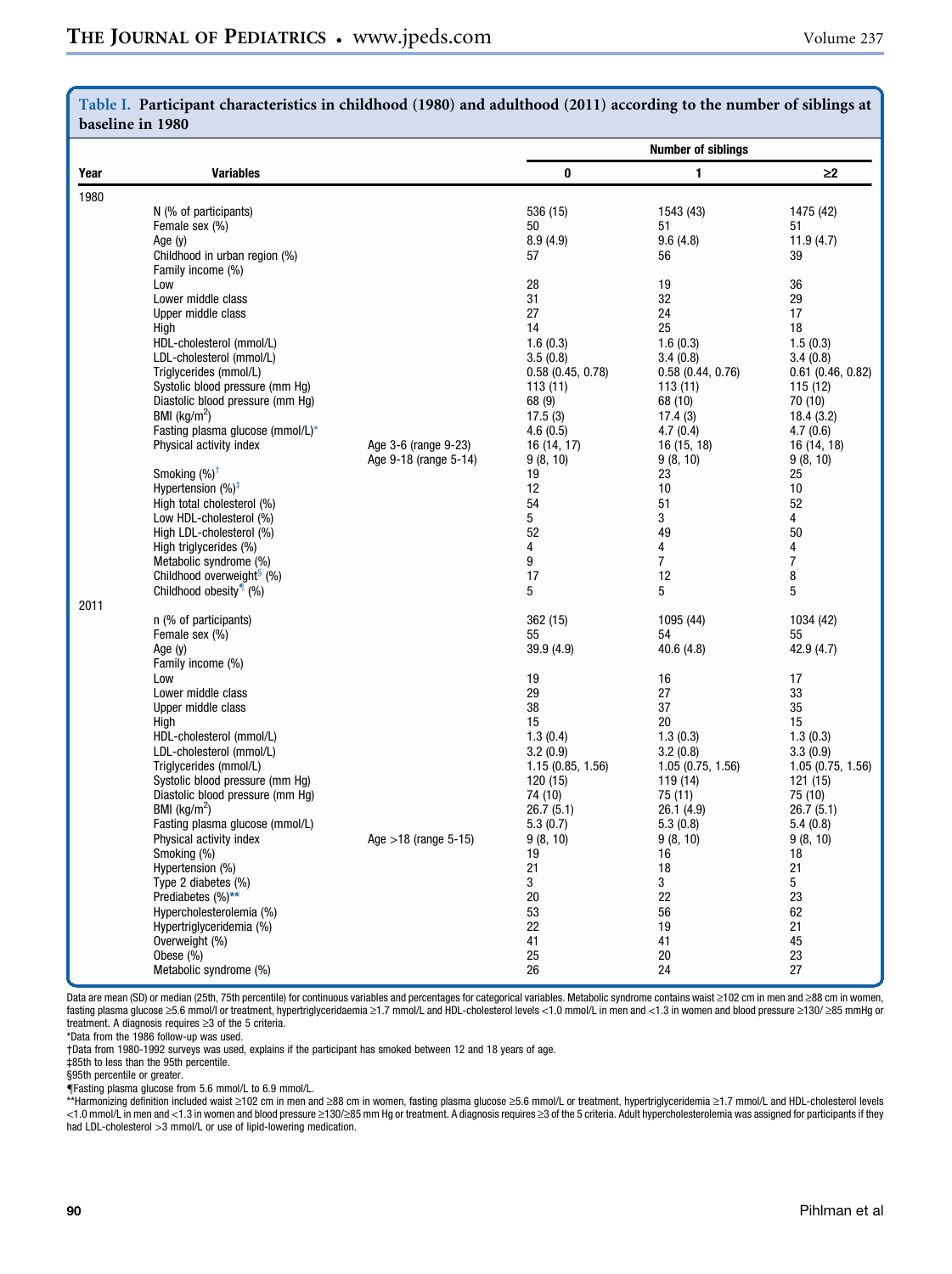<span id="page-4-0"></span>

| Table II. Childhood risk factors according to the number of siblings |                      |                           |                      |                 |                      |                  |             |      |  |  |  |
|----------------------------------------------------------------------|----------------------|---------------------------|----------------------|-----------------|----------------------|------------------|-------------|------|--|--|--|
|                                                                      |                      | <b>Number of siblings</b> |                      |                 |                      |                  |             |      |  |  |  |
|                                                                      | 0                    |                           |                      |                 | ≥2                   |                  |             |      |  |  |  |
| <b>Risk factors</b>                                                  | <b>Adjusted mean</b> | 95% CI                    | <b>Adjusted mean</b> | 95% CI          | <b>Adjusted mean</b> | 95% CI           | P for trend | n    |  |  |  |
| HDL-cholesterol (mmol/L)                                             | 1.56                 | $(1.53 - 1.59)$           | 1.56                 | $(1.55 - 1.58)$ | 1.55                 | $(1.53 - 1.56)$  | .29         | 3521 |  |  |  |
| LDL-cholesterol (mmol/L)                                             | 3.43                 | $(3.36 - 3.49)$           | 3.38                 | $(3.34 - 3.42)$ | 3.47                 | $(3.43 - 3.52)$  | .005        | 3519 |  |  |  |
| Triglycerides (mmol/L)                                               | 0.67                 | $(0.64 - 0.70)$           | 0.65                 | $(0.64 - 0.67)$ | 0.67                 | $(0.66 - 0.69)$  | .13         | 3524 |  |  |  |
| Systolic blood pressure (mm Ha)                                      | 114                  | $(113 - 115)$             | 114                  | $(114 - 115)$   | 114                  | $(114 - 115)$    | .76         | 2988 |  |  |  |
| Diastolic blood pressure (mm Hq)                                     | 69                   | $(68 - 70)$               | 68                   | $(68 - 69)$     | 69                   | $(69 - 70)$      | .14         | 2976 |  |  |  |
| BMI ( $\text{kg/m}^2$ )                                              | 18.2                 | $(18.0 - 18.3)$           | 17.9                 | $(17.8 - 18.0)$ | 17.8                 | $(17.7 - 17.9)$  | .004        | 3537 |  |  |  |
| Serum insulin (mU/l)                                                 | 9.81                 | $(9.4 - 10.23)$           | 9.47                 | $(9.23 - 9.72)$ | 9.39                 | $(9.14 - 9.64)$  | .23         | 3505 |  |  |  |
| Physical activity index*                                             | $-0.08$              | $(-0.16 - 0.00)$          | 0.06                 | $(0.01 - 0.11)$ | $-0.02$              | $(-0.07 - 0.03)$ | .01         | 3477 |  |  |  |
|                                                                      | 534                  |                           | 1537                 |                 | 1467                 |                  |             |      |  |  |  |

\*Standardized mean difference.

†N varied between 392 and 534 in participants with no siblings, 1260 and 1534 in participants with 1 sibling, and 1336-1467 in participants with 2 or more siblings. Adjusted for age and sex.

those with 2 or more siblings (3.47 mmol/L, 95% CI 3.43- 3.52 mmol/L) (P for trend .005). Participants without siblings had higher BMI (18.2 kg/m<sup>2</sup>, 95% CI 18.0-18.3 kg/  $\text{m}^2$ ) than those with 1 sibling (17.9 kg/m<sup>2</sup>, 95% CI 17.8-18.0 kg/m<sup>2</sup>) or those with 2 or more siblings (17.8 kg/m<sup>2</sup>, 95% CI 17.7-17.9  $\text{kg/m}^2$ ) (P for trend .004). Participants without siblings had the lowest physical activity index  $(-0.08 SD, 95\% CI -0.16 to 0.00)$  than those with 1 sibling (0.06 SD, 95% CI 0.01-0.11) or those with 2 or more siblings  $(-0.02 \text{ SD}, -0.07-0.03)$  (*P* for trend .01). There were no significant differences between the groups for other risk factors.

ORs for adverse metrics in childhood are shown in [Table III](#page-4-1). Compared with participants without siblings, the odds of overweight among those with one sibling (OR 0.66, 95% CI 0.49-0.88), and those with 2 or more siblings (OR 0.44, 95% CI 0.32-0.61) were lower.

#### Adulthood Risk Factors

The ORs for adulthood outcomes by number of siblings at baseline are shown in [Table IV](#page-5-0). Compared with participants without siblings, the odds for hypertension among those with 1 sibling (OR 0.73, 95% CI 0.54-0.98), and those with 2 or more siblings (OR 0.71, 95% CI 0.52- 0.97) were lower. Compared with participants without siblings, the odds of obesity among those with one sibling (OR 0.72, 95% CI 0.54-0.95), and those with 2 or more siblings (OR 0.75, 95% CI 0.56-1.01) were lower.

Results for the association between the number of siblings and adulthood risk factors are shown in [Table V](#page-9-0) (available at [www.jpeds.com](http://www.jpeds.com)). Participants without siblings had higher LDL-cholesterol (3.23 mmol/L, 95% CI 3.14-3.31 mmol/L) than those with 1 sibling (3.22 mmol/L, 95% CI 3.17- 3.27 mmol/L) but lower than those with 2 or more siblings (3.30 mmol/L, 95% CI 3.25-3.35 mmol/L) (P for trend .08). No other significant associations between the number of siblings and adulthood risk factors were observed.

#### Sensitivity Analyses

In sensitivity analyses that additionally adjusted for family annual income and childhood living region (urban/rural), we observed no alterations in the main results (data not shown). In sensitivity analyses that adjusted further for birth order, the results for the association of adulthood obesity among participants with 2 or more siblings was diluted (OR 0.82, 95% CI 0.57-1.18), but adjustment had little effect on

<span id="page-4-1"></span>Table III. OR and their 95% CIs for childhood smoking, hypertension, and adverse lipid profile in childhood according to the number of siblings

|                           | <b>Number of siblings</b> |         |      |                 |          |        |                 |          |       |
|---------------------------|---------------------------|---------|------|-----------------|----------|--------|-----------------|----------|-------|
| 0                         |                           |         |      |                 |          | $\geq$ |                 |          |       |
| <b>Outcomes</b>           | n/N                       |         | 0R   | CI 95%          | n/N      | 0R     | CI 95%          | n/N      | n all |
| Hypertension*             | Reference                 | 47/394  | 0.88 | $(0.62 - 1.25)$ | 134/1260 | 0.87   | $(0.61 - 1.24)$ | 140/1337 | 2991  |
| High total cholesterol    | Reference                 | 290/536 | 0.88 | $(0.72 - 1.08)$ | 788/1543 | 1.06   | $(0.86 - 1.30)$ | 770/1418 | 3554  |
| Low HDL-cholesterol       | Reference                 | 28/536  | 0.70 | $(0.44 - 1.12)$ | 53/1543  | 0.86   | $(0.53 - 1.39)$ | 57/1418  | 3554  |
| High LDL-cholesterol      | Reference                 | 279/536 | 0.87 | $(0.71 - 1.07)$ | 750/1543 | 1.08   | $(0.88 - 1.33)$ | 734/1418 | 3554  |
| <b>High triglycerides</b> | Reference                 | 21/536  | 0.95 | $(0.57 - 1.58)$ | 58/1543  | 0.99   | $(0.59 - 1.67)$ | 60/1418  | 3554  |
| Overweight <sup>†</sup>   | Reference                 | 96/483  | 0.66 | $(0.49 - 0.88)$ | 328/1405 | 0.44   | $(0.32 - 0.61)$ | 349/1418 | 3198  |
| Obesity $\overline{f}$    | Reference                 | 80/508  | 0.94 | $(0.58 - 1.50)$ | 164/1473 | 1.13   | $(0.70 - 1.82)$ | 111/1360 | 3366  |
| Smoking                   | Reference                 | 25/495  | 1.14 | $(0.88 - 1.48)$ | 68/1453  | 1.15   | $(0.89 - 1.49)$ | 75/1360  | 3361  |

n/N, case number/total number.

Adjusted for age and sex.

\*90th percentile or greater.

†85th to less than the 95th percentile.

‡95th percentile or greater.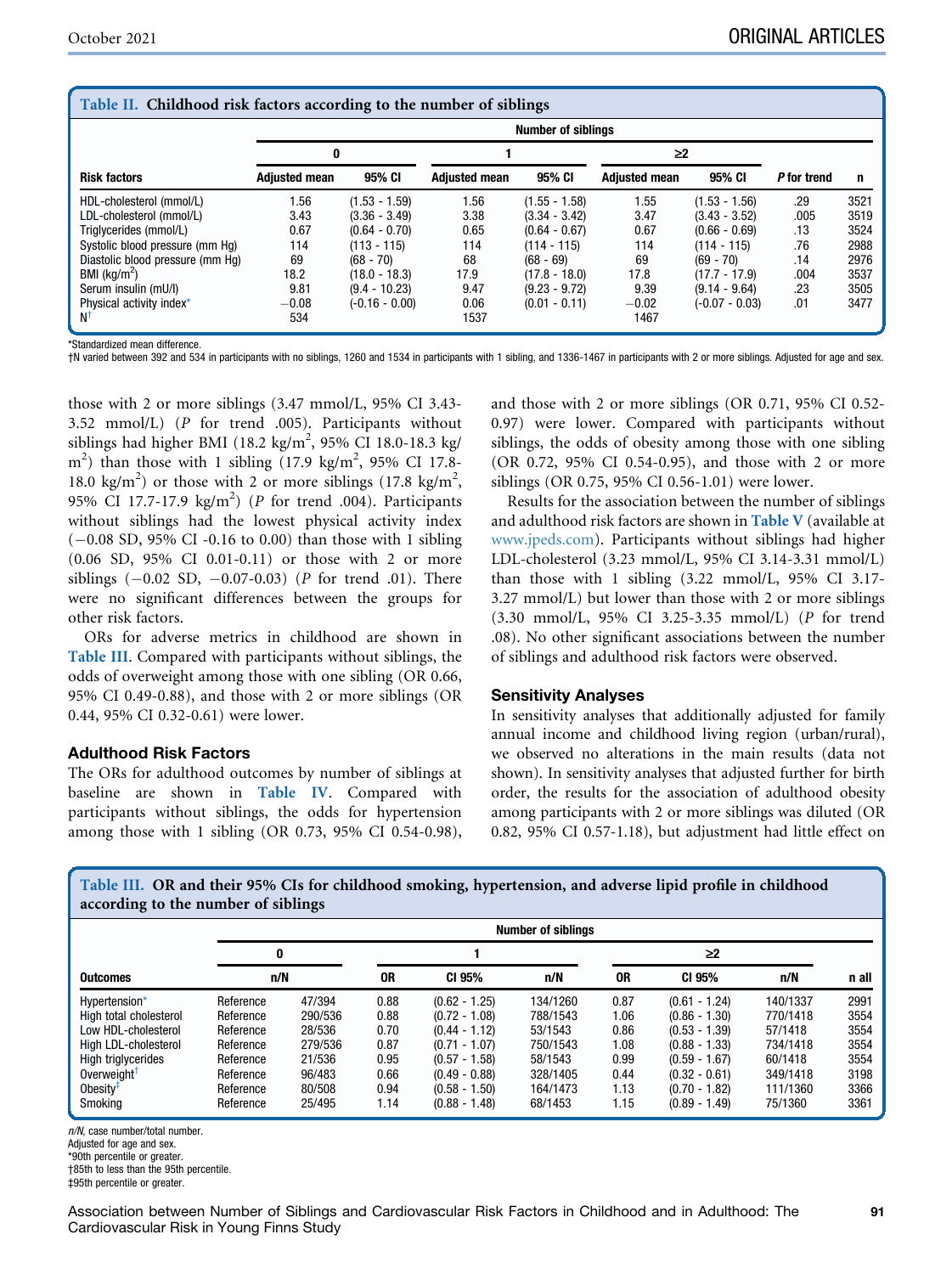<span id="page-5-0"></span>

| Table IV. ORs and their 95% CI for adulthood outcomes in 2011 according to the number of siblings at baseline (1980) |           |                           |      |                 |          |      |                 |          |       |  |  |
|----------------------------------------------------------------------------------------------------------------------|-----------|---------------------------|------|-----------------|----------|------|-----------------|----------|-------|--|--|
|                                                                                                                      |           | <b>Number of siblings</b> |      |                 |          |      |                 |          |       |  |  |
|                                                                                                                      | 0         |                           |      |                 |          |      |                 |          |       |  |  |
| <b>Outcomes</b>                                                                                                      | n/N       |                           | 0R   | CI 95%          | n/N      | 0R   | CI 95%          | n/N      | n all |  |  |
| Hypertension                                                                                                         | Reference | 85/360                    | 0.73 | $(0.54 - 0.98)$ | 217/1093 | 0.71 | $(0.52 - 0.97)$ | 254/992  | 2485  |  |  |
| Type 2 diabetes                                                                                                      | Reference | 101/350                   | 0.77 | $(0.39 - 1.53)$ | 328/1065 | 1.12 | $(0.58 - 2.16)$ | 316/983  | 2398  |  |  |
| Prediabetes                                                                                                          | Reference | 71/353                    | 1.02 | $(0.77 - 1.34)$ | 242/1081 | 0.92 | $(0.69 - 1.22)$ | 230/1007 | 2441  |  |  |
| Hypercholesterolemia                                                                                                 | Reference | 193/362                   | 1.05 | $(0.82 - 1.34)$ | 615/1095 | 1.12 | $(0.87 - 1.44)$ | 639/992  | 2449  |  |  |
| Hypertriglyceridemia                                                                                                 | Reference | 79/362                    | 0.79 | $(0.58 - 1.07)$ | 210/1095 | 0.79 | $(0.58 - 1.08)$ | 218/992  | 2449  |  |  |
| Overweight                                                                                                           | Reference | 143/350                   | 0.99 | $(0.77 - 1.27)$ | 443/1069 | 1.13 | $(0.87 - 1.46)$ | 460/982  | 2435  |  |  |
| Obesity                                                                                                              | Reference | 89/350                    | 0.72 | $(0.54 - 0.95)$ | 213/1069 | 0.75 | $(0.56 - 1.01)$ | 229/982  | 2435  |  |  |
| Metabolic syndrome                                                                                                   | Reference | 90/347                    | 0.86 | $(0.65 - 1.15)$ | 258/1061 | 0.81 | $(0.61 - 1.09)$ | 269/973  | 2415  |  |  |
| Smoking                                                                                                              | Reference | 68/358                    | 0.84 | $(0.61 - 1.14)$ | 174/1076 | 0.97 | $(0.70 - 1.33)$ | 182/856  | 2455  |  |  |

Adjusted for age and sex. Systolic blood pressure >140 mm Hg, diastolic blood pressure >90 mm Hg, or self-reported use of blood pressure medication were used as criteria for hypertension in adulthood. Participants were considered to have type 2 diabetes if they had fasting plasma glucose ≥7 mmol/L or HbA1c ≥48 mmol/L or they self-reported diabetes or use of glucose-lowering medication. Participants who had fasting plasma glucose from 5.6 mmol/L to 6.9 mol/L or HbA1c from 39 mmol/L to 46 mmol/L and no self-reported diabetes or use of glucose-lowering medication were assigned as individuals with prediabetes. Hypercholesterolemia was assigned for participants if they had LDL-cholesterol >3 mmol/L or use of lipid-lowering medication. Hypertriglyceridemia was assigned for participants if they had triglycerides >1.7 mmol/L. Participants with BMI from 25 kg/m<sup>2</sup> to 29.9 kg/m<sup>2</sup> were assigned as overweight and as obese if BMI was ≥30 kg/m<sup>2</sup>.

our results reported in the main analysis (data not shown). As number of siblings was associated with both childhood BMI and physical activity index, we further examined these associations by mutually adjusting for each in the same multivariable model. The associations observed for both childhood BMI and physical activity index remained statistically significant and the effect for BMI and the effect for physical activity index remained consistent. Participants without siblings had higher BMI (18.2 kg/m<sup>2</sup>, 95%CI 18.0-18.4 kg/m<sup>2</sup>) than those with 1 sibling (17. 9 kg/m<sup>2</sup>, 95% CI 17.7-18.0 kg/m<sup>2</sup>) or those with 2 or more siblings (17.8 kg/m<sup>2</sup>, 95% CI 17.7-17.9 kg/m<sup>2</sup>) (P for trend .002). Participants with one sibling were physically more active  $(0.06 SD, 95\% CI 0.01-0.11)$  than those without siblings ( $-0.09$  SD, 95% CI-0.18 to  $-0.01$ ) or those with 2 or more siblings  $(-0.03 \text{ SD}, -0.08 \text{ to } 0.02)$  (P for trend .01). There were no significant differences between the groups for other risk factors. For the adult outcomes, we additionally adjusted the analyses for participant's years of education, but the results (data not shown) remained consistent with our main findings. We also analyzed the association of number of siblings and adulthood hypertension additionally adjusting for childhood and adulthood BMI and the results remained essentially similar. Compared with participants without siblings, the odds for hypertension among those with one sibling (OR 0.76, 95% CI 0.55-1.04), and those with 2 or more siblings (OR 0.71, 95% CI 0.52-0.98) were lower. Results that used different cut-points for the number of siblings (ie, 1 child/no siblings, 1 sibling, 2 siblings, and 3 or more siblings) were similar to the main analyses. As we used number of siblings based on data collected at the 1980 baseline survey, misclassification of the number of siblings was possible. First, we combined data on the number of siblings from baseline and the 1983 and 1986 follow-up surveys to take account for the possible misclassification of participants, we observed no alterations in the main results (data not shown). Second, we used data collected on the number of siblings from the parents of the participants when they contributed data to the latest YFS field study in 2018-2020, the results were similar in

cohort (data not shown). Because of the significant interaction observed between sex and adulthood hypertriglyceridemia, we conducted the analyses separately for women and men. In women, the number of siblings was not associated with the odds for hypertriglyceridemia. However, in men, the participants with 2 or more siblings had lower odds for hypertriglyceridemia (OR 0.63, 95% CI 0.42-0.93) compared with participants without siblings. Because of the significant interaction between age and childhood LDL-cholesterol, we conducted the analyses for LDL-cholesterol stratified by baseline age group (3-9 years and 12-18 years). No associations were found in the younger age group. In the older age group, participants with 1 sibling had the lowest adjusted mean serum LDL-cholesterol (3.21 mmol/L, 95% CI [3.15-3.28] mmol/ L) compared with those without siblings (3.29 mmol/L, 95% CI 3.18-3.41 mmol/L) and those with 2 or more siblings (3.35 mmol/L, 95% CI 3.29-3.40 mmol/L) (P for trend .01). In addition, we performed sensitivity analyses separately for children (age 3-9 years) and adolescents (age 12-18 years). When the participants were categorized into these 2 age groups at baseline, we observed a statistically significant association between the number of siblings and LDL-cholesterol, BMI, and physical activity index in older participants (age 12-18 years at baseline) in childhood ([Table VI](#page-9-1); available at [www.jpeds.](http://www.jpeds.com) [com](http://www.jpeds.com)). Concerning hypertension in adulthood, among participants age 3-9 years at baseline, the odds for hypertension were higher among those participants without siblings compared with those with siblings ([Table VII](#page-9-2); available at [www.jpeds.com](http://www.jpeds.com)). For adulthood obesity, an association between the number of siblings and this adult outcome was observed in participants age 12-18 years at baseline ([Table VII](#page-9-2)).

## **Discussion**

We observed that children without siblings tended to have, on average, higher BMI and LDL-cholesterol, lower physical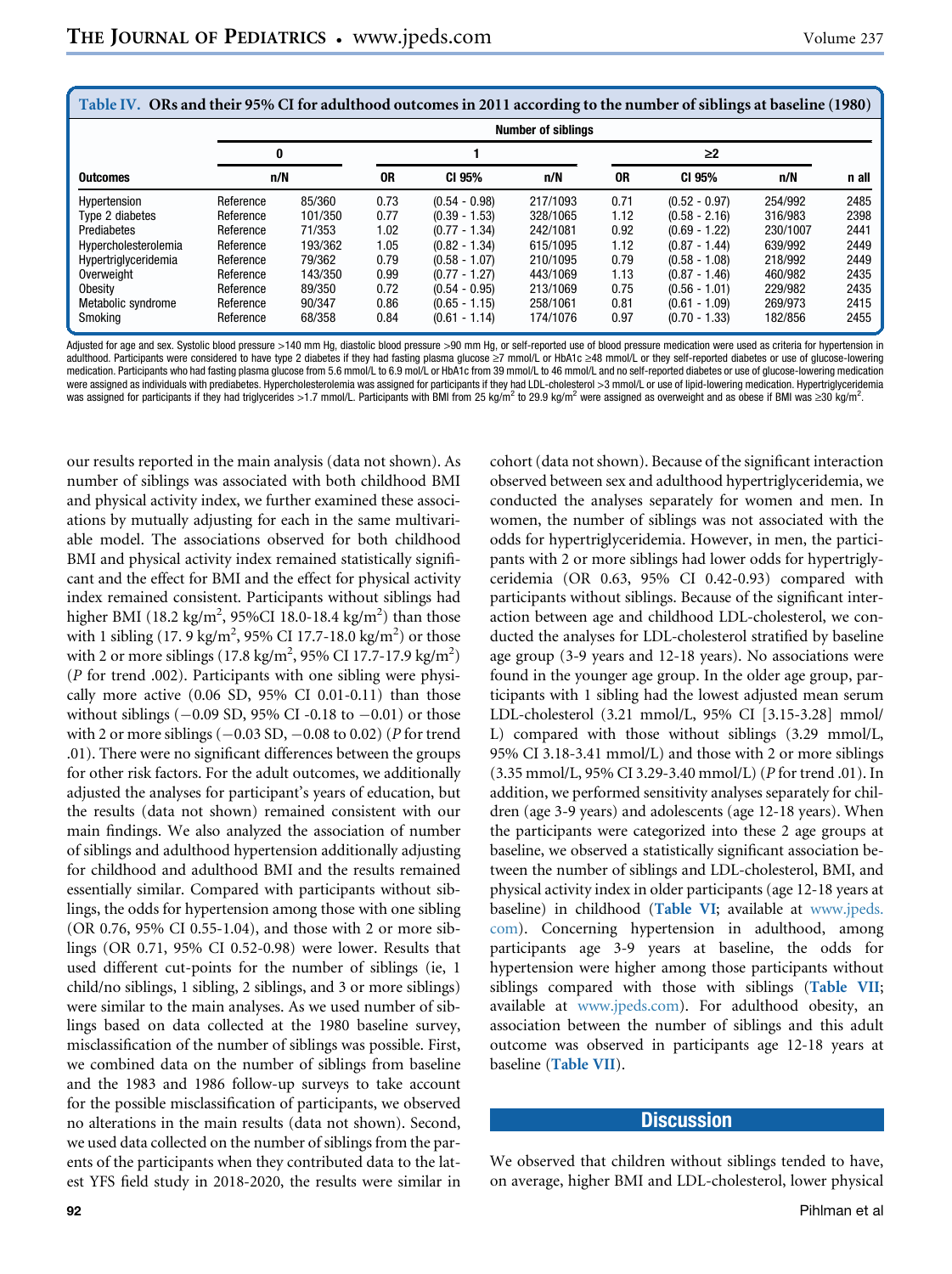activity, and higher odds for overweight in childhood compared with those with siblings. In addition, children without siblings were also more likely than their counterparts with siblings to have obesity and hypertension as adults.

Our cross-sectional findings in childhood are in line with earlier studies that outlined children without siblings were more likely to be overweight in childhood than children with siblings. $32-34$  Moreover, research on the influence of the number of siblings for adulthood morbidity has suggested that persons without siblings might be more likely to be hypertensive in adulthood,  $35$  which supports our observations of higher odds for having adult hypertension and obesity in those without siblings.

Childhood obesity $36$  is strongly associated with adult obesity,[37](#page-8-15) and elevated childhood BMI is associated with increased risk of other adult morbidities such as hypertension, diabetes, and coronary heart disease.<sup>38-40</sup> Although a review underlined that although childhood BMI is strongly associated with higher risk of adult obesity, it is not a good predictor of adult obesity or morbidity as most of the adult obesity and obesity-related adult morbidity occurs in adults who had a healthy childhood weight.<sup>[41](#page-8-17)</sup> We found that compared with the children with at least 1 sibling, the children without siblings had higher childhood BMI, increased odds for overweight, and they were physically less active, all characteristics that impact adult health.<sup>[42](#page-8-18)</sup> Because we did not observe associations between the number of siblings and other CVD risk factors in childhood, the mechanisms behind higher childhood BMI among children without siblings might be due to the increased amount of shared physical activity between siblings, such as sibling-to-sibling interactions, co-operative play, and shared interest in sports. $33$ Conversely, in this study the association of the number of siblings and childhood BMI was independent of childhood physical activity index, suggesting only part of the effect was directed through physical activity index and the mechanism remains vague. However, in the absence of time and resource dilution, parents with less children could have more resources for helping with educational attainment $33$ and, for instance, providing transportation for offspring to hobbies, allowing children's easier participation in sports club training, $13$  and, thus, could prevent offspring's weight gain. Incidentally, a higher risk for adult morbidities (type 2 diabetes, hypertension, high risk HDL- and LDLcholesterol levels, hypertriglyceridemia) induced by childhood overweight or obesity can largely be avoided or limited by resolving overweight or obesity between childhood and adulthood.<sup>[43](#page-8-20),[44](#page-8-21)</sup>

An earlier study found that children without siblings have higher blood pressure in adulthood compared with children with siblings. $14$  We observed that participants without siblings had higher odds of obesity in adulthood which is a known risk factor for type 2 diabetes and glycemic disorders, dyslipidemia, and hypertension.<sup>[42](#page-8-18)</sup> Moreover, compared with the children with 1 or more siblings those without siblings had higher odds for developing hypertension which is known to increase the risk for CVD and coronary heart disease

mortality over a long-term follow-up in young and middle-age adults with isolated systolic hypertension.<sup>[45](#page-8-22)</sup> Although a systematic review and meta-analysis found that childhood obesity is directly associated with adult systolic and diastolic blood pressures, serum triglycerides, and inversely with adult serum HDL-cholesterol concentration, $38$  in the present study we observed increased odds for adult hypertension in participants without siblings and the effect was not substantially mediated by BMI in childhood or adulthood. Therefore, knowing factors associated with childhood and adulthood obesity is important.

Lower education has been shown to increase prevalence of risk behaviors such as smoking, obesity, physical inactivity, and unhealthy diet.<sup>[16](#page-7-15)</sup> Also, children from small families (ie, 1 child or 2 children families) have been shown to be more likely to graduate from high school in the US compared with large families because of intrafamilial resources diluting in larger families.<sup>[15](#page-7-14)</sup> In addition, birth order has been speculated to influence child's education level and mortality in adulthood, especially among women. However, earlier studies suggest that the effect is modest in children with less than 4 siblings. $46,47$  $46,47$  In this study, the majority of participants had 4 or less siblings and also birth order or additional adjustments for participant's years of education did not alter the results substantially.

Regardless of many studies providing arguments for the negative effects of having many siblings, $13$  it is possible that siblings might be beneficial for health outcomes in adulthood because siblings provide a source of emotional support and practical aid.<sup>[48](#page-8-25)</sup> In addition, results from a recent study from Sweden based on a register data demonstrated that individuals with no siblings had an elevated risk for mortality in adulthood compared in comparison with men and women from multichild families. $13$  Finally, our results demonstrate the number of siblings associates with childhood overweight which is, as well as childhood obesity, associated with adverse long-term outcomes<sup>[43](#page-8-20)</sup> and overweight and obesity in childhood/adolescence increases the risk to become overweight or obese adult. $37$  Indeed, those who sustain overweight or obesity from childhood to adulthood have higher risk of hypertension in adulthood compared with individuals who were overweight or obese in childhood but nonobese as adults. $43$  Because number of siblings is a nonmodifiable risk factor, at-risk individuals (ie, those without siblings) could benefit from an early intervention and support to tackle the issue.

The main strength of this study is the large study population with comprehensive data on lifestyle, biochemistry, and anthropometric measurements as well as on socioeconomic status starting from childhood and extending into adulthood with over 30 years follow-up. However, this study has limitations. As in all observational studies, an apparent limitation is that causality cannot be established based on our findings. However, using the existing population-based studies with extensive data on established major risk factors from childhood to adulthood is the only possibility to study the associations between the number of siblings and cardiovascular risk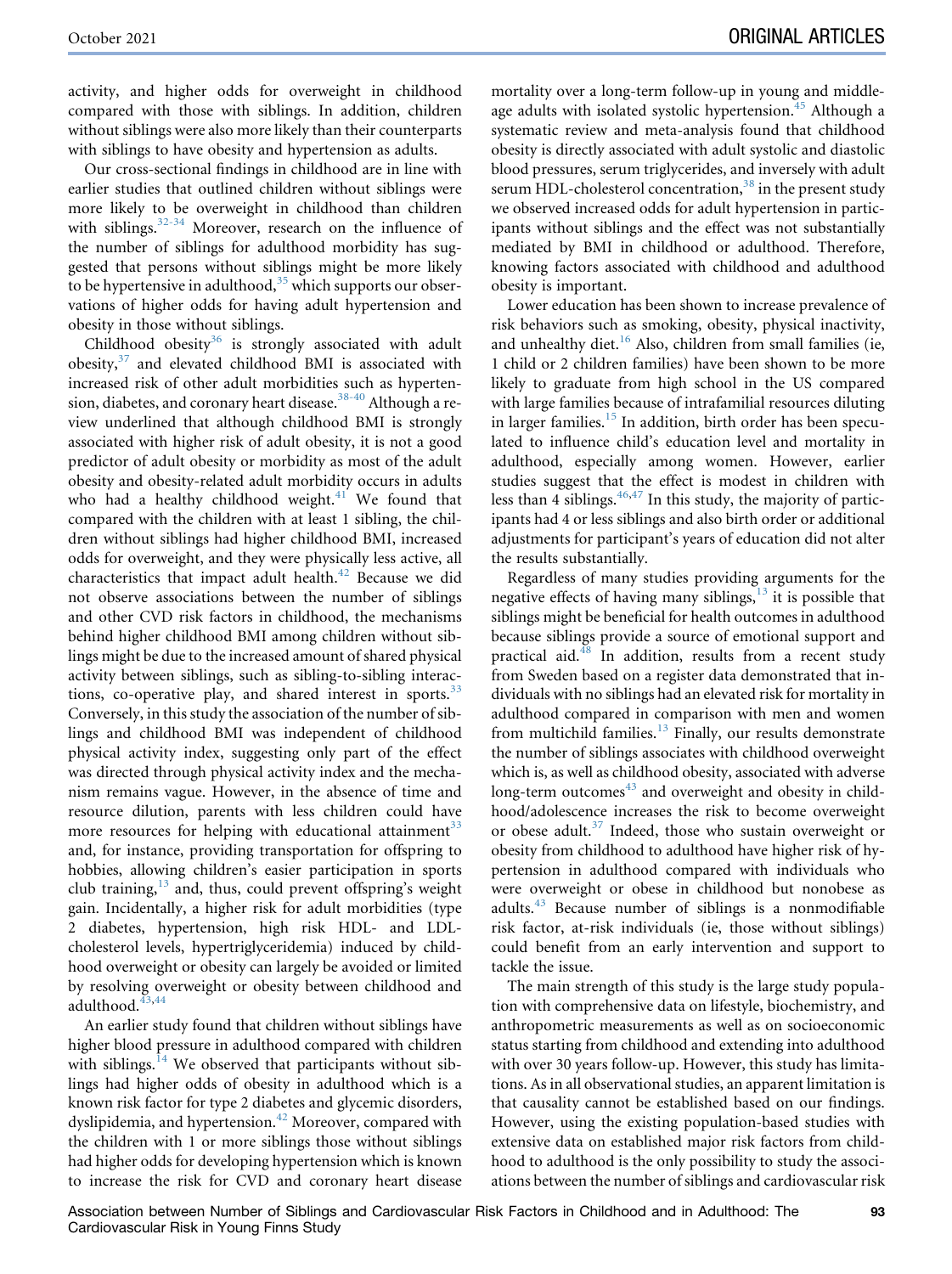factors and health outcomes as it is not possible to acquire a life-long trial on CVD progression in humans. Admittedly, findings from longitudinal studies might suffer from bias because of differential loss to follow-up of participants over the course of the study. However, the YFS study population has been dynamic, meaning that participants lost to followup at some point have re-joined the study in the later follow-ups.[49](#page-8-26) Thus, the cohort remains largely representative of the original population.<sup>[17](#page-7-16)</sup> In addition, we do not have information on the onset of the diseases (hypertension, type 2 diabetes, prediabetes, dyslipidemia, overweight/obesity, and metabolic syndrome), and, thus, logistic regression was used for longitudinal analysis. Moreover, given the overall relatively low number of siblings in our cohort, the generalizability of our findings is limited to populations where the typical family sizes are similar to our cohort. Equally, our findings might not apply in less developed or in poorer countries than Finland. Furthermore, data collected from selfreported questionnaires (diabetes, smoking, and physical activity index) are subject to recall bias. However, we also evaluated diabetes with objective factors such as blood biochemistry and national prescription database. Nevertheless, we acknowledge that this is subject to underestimation of smoking habits and possibly to overestimation of physical activity. Finally, we recognize the possibility of misclassification of our main exposure measure of number of siblings at baseline in 1980, especially for those of younger age. In agestratified analyses, we observed more associations among adolescents (baseline age 12-18 years). This is in line with our prior report showing that associations of childhood and adulthood risk factors improve with advancing age. $50$  Our findings concerning younger age groups at baseline should be interpreted with some caution, as their family size has been more likely to change after the baseline investigation. Although we prioritized the use of these data as it maintained the largest sample size, our sensitivity analyses that used information collected from the parents of participants in the recently completed (2018-2020) 3-generation YFS, and also, combined data on the number of siblings from the baseline and 2 subsequent follow-up studies, confirmed our findings.

In our representative sample of Finnish children and adolescents, we found that those without siblings had lower physical activity levels and higher BMI and LDL-cholesterol levels in childhood, and higher odds for hypertension and obesity in adulthood than those with 1 or more siblings. Number of siblings could be a simple and useful tool for identifying children at increased risk that might benefit from early intervention and prevention aimed at improving or maintaining cardiovascular health.  $\blacksquare$ 

We thank Irina Lisinen, Johanna Ikonen, and Noora Kartiosuo from the Research Centre of Applied and Preventive Cardiovascular Medicine, University of Turku, for statistical advice.

Submitted for publication Dec 15, 2020; last revision received Mar 19, 2021; accepted May 25, 2021.

Reprint requests: Jukka Pihlman, MD, Research Center of Applied and Preventive Cardiovascular Medicine, University of Turku. Kiinamyllynkatu 10, 20520, Turku, Finland. E-mail: [jttpih@utu.fi](mailto:jttpih@utu.fi)

### References

- <span id="page-7-0"></span>1. [Abajobir AA, Abbafati C, Abbas KM, Abd-Allah F, Abera SF, Aboyans V,](http://refhub.elsevier.com/S0022-3476(21)00509-6/sref1) [et al. Global, regional, and national age-sex specific mortality for 264](http://refhub.elsevier.com/S0022-3476(21)00509-6/sref1) [causes of death, 1980-2016: a systematic analysis for the Global Burden](http://refhub.elsevier.com/S0022-3476(21)00509-6/sref1) [of Disease Study 2016. Lancet 2017;390:1151-210](http://refhub.elsevier.com/S0022-3476(21)00509-6/sref1).
- <span id="page-7-1"></span>2. [Sanghavi M, Kulinski J, Ayers CR, Nelson D, Stewart R, Parikh N, et al.](http://refhub.elsevier.com/S0022-3476(21)00509-6/sref2) [Association between number of live births and markers of subclinical](http://refhub.elsevier.com/S0022-3476(21)00509-6/sref2) [atherosclerosis: the Dallas Heart Study. Eur J Prev Cardiol 2016;23:](http://refhub.elsevier.com/S0022-3476(21)00509-6/sref2) [391-9.](http://refhub.elsevier.com/S0022-3476(21)00509-6/sref2)
- <span id="page-7-2"></span>3. [Magnus MC, Iliodromiti S, Lawlor DA, Catov JM, Nelson SM, Fraser A.](http://refhub.elsevier.com/S0022-3476(21)00509-6/sref3) [Number of offspring and cardiovascular disease risk in men and women.](http://refhub.elsevier.com/S0022-3476(21)00509-6/sref3) [Epidemiology 2017;28:1.](http://refhub.elsevier.com/S0022-3476(21)00509-6/sref3)
- <span id="page-7-3"></span>4. [Ness RB, Harris T, Cobb J, Flegal KM, Kelsey JL, Balanger A, et al. Num](http://refhub.elsevier.com/S0022-3476(21)00509-6/sref4)[ber of pregnancies and the subsequent risk of cardiovascular disease. N](http://refhub.elsevier.com/S0022-3476(21)00509-6/sref4) [Engl J Med 1993;328:1528-33](http://refhub.elsevier.com/S0022-3476(21)00509-6/sref4).
- <span id="page-7-4"></span>5. [Koski-Rahikkala H, Hartikainen A. Does parity affect mortality among](http://refhub.elsevier.com/S0022-3476(21)00509-6/sref5) [parous women ? J Epidemiol Commun Health 2006;60:968-73](http://refhub.elsevier.com/S0022-3476(21)00509-6/sref5).
- <span id="page-7-5"></span>6. [Gallagher LG, Davis LB, Ray RM, Psaty BM, Gao DL, Checkoway H,](http://refhub.elsevier.com/S0022-3476(21)00509-6/sref6) [et al. Reproductive history and mortality from cardiovascular disease](http://refhub.elsevier.com/S0022-3476(21)00509-6/sref6) [among women textile workers in Shanghai, China. Int J Epidemiol](http://refhub.elsevier.com/S0022-3476(21)00509-6/sref6) [2011;40:1510-8](http://refhub.elsevier.com/S0022-3476(21)00509-6/sref6).
- <span id="page-7-6"></span>7. [Jacobsen BK, Knutsen SF, Oda K, Fraser EG. Parity and total , ischemic](http://refhub.elsevier.com/S0022-3476(21)00509-6/sref7) [heart disease and stroke mortality . The Adventist Health Study, 1976-](http://refhub.elsevier.com/S0022-3476(21)00509-6/sref7) [1988. Eur J Epidemiol 2011;26:711-8.](http://refhub.elsevier.com/S0022-3476(21)00509-6/sref7)
- <span id="page-7-7"></span>8. [Peters SAE, Yang L, Guo Y, Chen Y, Bian Z, Millwood IY, et al. Parent](http://refhub.elsevier.com/S0022-3476(21)00509-6/sref8)[hood and the risk of cardiovascular diseases among 0 . 5 million men and](http://refhub.elsevier.com/S0022-3476(21)00509-6/sref8) [women: findings from the China Kadoorie Biobank. Int J Epidemiol](http://refhub.elsevier.com/S0022-3476(21)00509-6/sref8) [2017;46:180-9](http://refhub.elsevier.com/S0022-3476(21)00509-6/sref8).
- <span id="page-7-8"></span>9. [Parikh NI, Cnattingius S, Dickman PW, Mittleman MA, Ludvigsson JF,](http://refhub.elsevier.com/S0022-3476(21)00509-6/sref9) [Ingelsson E. Parity and risk of later-life maternal cardiovascular disease.](http://refhub.elsevier.com/S0022-3476(21)00509-6/sref9) [Am Heart J 2010;159:215-21.e6](http://refhub.elsevier.com/S0022-3476(21)00509-6/sref9).
- <span id="page-7-9"></span>10. [Glick PJ, Marini A, Sahn DE. Estimating the consequences of unintended](http://refhub.elsevier.com/S0022-3476(21)00509-6/sref10) [fertility for child health and education in Romania: an analysis using](http://refhub.elsevier.com/S0022-3476(21)00509-6/sref10) [twins data. Oxf Bull Econ Stat 2007;69:667-91](http://refhub.elsevier.com/S0022-3476(21)00509-6/sref10).
- <span id="page-7-10"></span>11. [Millimet DL, Wang L. Is the quantity-quality trade-off a trade-off for all ,](http://refhub.elsevier.com/S0022-3476(21)00509-6/sref11) [none , or some ? Econ Dev Cult Change 2011;60:155-95.](http://refhub.elsevier.com/S0022-3476(21)00509-6/sref11)
- <span id="page-7-11"></span>12. [Eriksson JG, Fors](http://refhub.elsevier.com/S0022-3476(21)00509-6/sref12)én T, Tuomilehto J, Winter PD, Osmond C, [Barker DJP. Catch-up growth in childhood and death from coronary](http://refhub.elsevier.com/S0022-3476(21)00509-6/sref12) [heart disease: longitudinal study. Br Med J 1999;318:427-31](http://refhub.elsevier.com/S0022-3476(21)00509-6/sref12).
- <span id="page-7-12"></span>13. [Baranowska-Rataj A, Barclay K, Kolk M. The effect of number of siblings](http://refhub.elsevier.com/S0022-3476(21)00509-6/sref13) [on adult mortality: Evidence from Swedish registers for cohorts born be](http://refhub.elsevier.com/S0022-3476(21)00509-6/sref13)[tween 1938 and 1972. Popul Stud \(NY\) 2017;71:43-63](http://refhub.elsevier.com/S0022-3476(21)00509-6/sref13).
- <span id="page-7-13"></span>14. [Trevisan M, Krogh V, Klimowski L, Bland S. Absense of siblings: a risk](http://refhub.elsevier.com/S0022-3476(21)00509-6/sref14) [factor for hypertension? N Engl J Med 1991;325:293-302](http://refhub.elsevier.com/S0022-3476(21)00509-6/sref14).
- <span id="page-7-14"></span>15. [Blake J. Number of siblings and educational attainment. Science \(80\)](http://refhub.elsevier.com/S0022-3476(21)00509-6/sref15) [1989;245:32-6](http://refhub.elsevier.com/S0022-3476(21)00509-6/sref15).
- <span id="page-7-15"></span>16. [Khaing W, Vallibhakara SA, Attia J, McEvoy M, Thakkinstian A. Effects](http://refhub.elsevier.com/S0022-3476(21)00509-6/sref16) [of education and income on cardiovascular outcomes: a systematic re](http://refhub.elsevier.com/S0022-3476(21)00509-6/sref16)[view and meta-analysis. Eur J Prev Cardiol 2017;24:1032-42.](http://refhub.elsevier.com/S0022-3476(21)00509-6/sref16)
- <span id="page-7-16"></span>17. Raitakari OT, Juonala M, Rönnemaa T, Keltikangas-Jä[rvinen L,](http://refhub.elsevier.com/S0022-3476(21)00509-6/sref17) [R](http://refhub.elsevier.com/S0022-3476(21)00509-6/sref17)ä[s](http://refhub.elsevier.com/S0022-3476(21)00509-6/sref17)änen L, Pietikä[inen M, et al. Cohort profile: the cardiovascular risk](http://refhub.elsevier.com/S0022-3476(21)00509-6/sref17) [in young Finns study. Int J Epidemiol 2008;37:1220-6](http://refhub.elsevier.com/S0022-3476(21)00509-6/sref17).
- <span id="page-7-17"></span>18. [Telama R, Yang X, Leskinen E, Kankaanp](http://refhub.elsevier.com/S0022-3476(21)00509-6/sref18)ää A, Hirvensalo M, [Tammelin T, et al. Tracking of physical activity from early childhood](http://refhub.elsevier.com/S0022-3476(21)00509-6/sref18) [through youth into adulthood. Med Sci Sports Exerc 2014;46:955-62.](http://refhub.elsevier.com/S0022-3476(21)00509-6/sref18)
- <span id="page-7-18"></span>19. [Telama R, Yang X, Viikari J, V](http://refhub.elsevier.com/S0022-3476(21)00509-6/sref19)älimäki I, Wanne O, Raitakari O. Physical [activity from childhood to adulthood a 21-year tracking study. Am J Prev](http://refhub.elsevier.com/S0022-3476(21)00509-6/sref19) [Med 2005;28:267-73.](http://refhub.elsevier.com/S0022-3476(21)00509-6/sref19)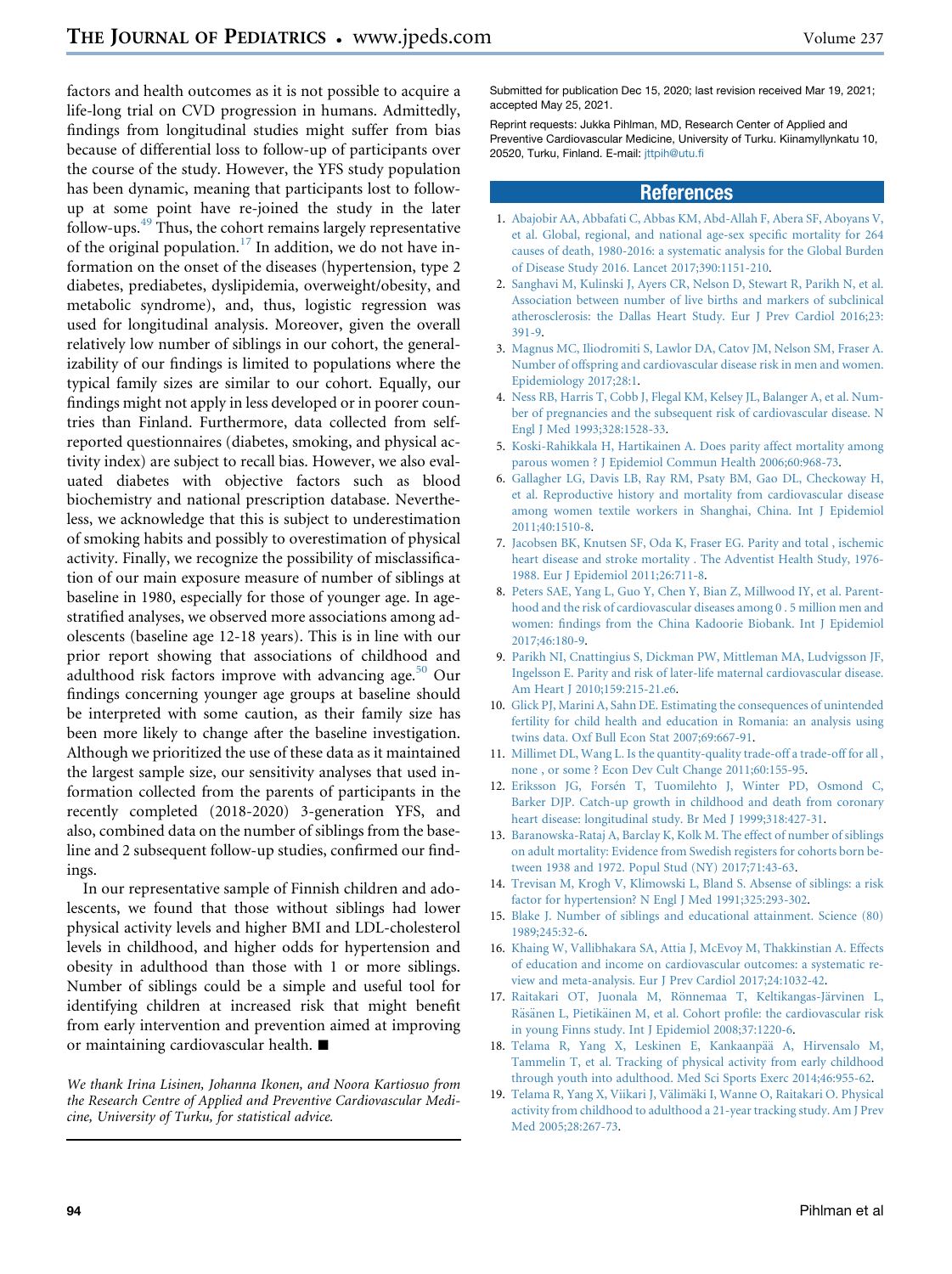- <span id="page-8-0"></span>20. [Friedewald WT, Levy RI, Fredrickson DS. Estimation of the concentra](http://refhub.elsevier.com/S0022-3476(21)00509-6/sref20)[tion of low-density lipoprotein cholesterol in plasma, without use of the](http://refhub.elsevier.com/S0022-3476(21)00509-6/sref20) [preparative ultracentrifuge. Clin Chem 1972;18:499-502.](http://refhub.elsevier.com/S0022-3476(21)00509-6/sref20)
- <span id="page-8-1"></span>21. [Juonala M, Viikari JSA, Hutri-K](http://refhub.elsevier.com/S0022-3476(21)00509-6/sref21)ähö[nen N, Pietik](http://refhub.elsevier.com/S0022-3476(21)00509-6/sref21)äinen M, Jokinen E, [Taittonen L, et al. The 21-year follow-up of the Cardiovascular Risk in](http://refhub.elsevier.com/S0022-3476(21)00509-6/sref21) [Young Finns Study: Risk factor levels, secular trends and east-west differ](http://refhub.elsevier.com/S0022-3476(21)00509-6/sref21)[ence. J Intern Med 2004;255:457-68.](http://refhub.elsevier.com/S0022-3476(21)00509-6/sref21)
- <span id="page-8-2"></span>22. [Nuotio J, Oikonen M, Magnussen CG, Jokinen E, Laitinen T, Hutri](http://refhub.elsevier.com/S0022-3476(21)00509-6/sref22) [K](http://refhub.elsevier.com/S0022-3476(21)00509-6/sref22)ähönen N, et al. Cardiovascular risk factors in 2011 and secular trends [since 2007: The Cardiovascular Risk in Young Finns Study. Scand J Pub](http://refhub.elsevier.com/S0022-3476(21)00509-6/sref22)[lic Health 2014;42:563-71](http://refhub.elsevier.com/S0022-3476(21)00509-6/sref22).
- <span id="page-8-3"></span>23. [Herbert V, Lau KS, Gottlieb CW, Bleicher SJ. Coated charcoal immuno](http://refhub.elsevier.com/S0022-3476(21)00509-6/sref23)[assay of insulin. J Clin Endocrinol Metab 1965;25:1375-84](http://refhub.elsevier.com/S0022-3476(21)00509-6/sref23).
- <span id="page-8-4"></span>24. [Falkner B, Daniels SR. Summary of the fourth report on the diagnosis,](http://refhub.elsevier.com/S0022-3476(21)00509-6/sref24) [evaluation, and treatment of high blood pressure in children and adoles](http://refhub.elsevier.com/S0022-3476(21)00509-6/sref24)[cents. Hypertension 2004;44:387-8](http://refhub.elsevier.com/S0022-3476(21)00509-6/sref24).
- <span id="page-8-5"></span>25. [Oikonen M, Nuotio J, Magnussen CG, Viikari JSA, Taittonen L,](http://refhub.elsevier.com/S0022-3476(21)00509-6/sref25) [Laitinen T, et al. Repeated blood pressure measurements in childhood](http://refhub.elsevier.com/S0022-3476(21)00509-6/sref25) [in prediction of hypertension in adulthood. Hypertension 2016;67:41-7](http://refhub.elsevier.com/S0022-3476(21)00509-6/sref25).
- <span id="page-8-6"></span>26. [Expert Panel on Integrated Guidelines for Cardiovascular Health and](http://refhub.elsevier.com/S0022-3476(21)00509-6/sref26) [Risk Reduction in Children and Adolescents : Summary Report. Pediat](http://refhub.elsevier.com/S0022-3476(21)00509-6/sref26)[rics 2011;128:S213-56.](http://refhub.elsevier.com/S0022-3476(21)00509-6/sref26)
- <span id="page-8-7"></span>27. [Grossman DC, Bibbins-Domingo K, Curry SJ, Barry MJ, Davidson KW,](http://refhub.elsevier.com/S0022-3476(21)00509-6/sref27) [Doubeni CA, et al. Screening for obesity in children and adolescents us](http://refhub.elsevier.com/S0022-3476(21)00509-6/sref27) [preventive services task force recommendation statement. JAMA](http://refhub.elsevier.com/S0022-3476(21)00509-6/sref27) [2017;317:2417-26](http://refhub.elsevier.com/S0022-3476(21)00509-6/sref27).
- <span id="page-8-8"></span>28. [Care D, Suppl SS. 2. Classification and diagnosis of diabetes: standards of](http://refhub.elsevier.com/S0022-3476(21)00509-6/sref28) [medical care in diabetes 2019. Diabetes Care 2019;42:S13-28](http://refhub.elsevier.com/S0022-3476(21)00509-6/sref28).
- <span id="page-8-9"></span>29. [Chapman MJ, Ginsberg HN, Amarenco P, Andreotti F, Bor](http://refhub.elsevier.com/S0022-3476(21)00509-6/sref29)én J, [Catapano AL, et al. Triglyceride-rich lipoproteins and high-density lipo](http://refhub.elsevier.com/S0022-3476(21)00509-6/sref29)[protein cholesterol in patients at high risk of cardiovascular disease: ev](http://refhub.elsevier.com/S0022-3476(21)00509-6/sref29)[idence and guidance for management. Eur Heart J 2011;32:1345-61.](http://refhub.elsevier.com/S0022-3476(21)00509-6/sref29)
- <span id="page-8-10"></span>30. [Bentham J, Di Cesare M, Bilano V, Bixby H, Zhou B, Stevens GA, et al.](http://refhub.elsevier.com/S0022-3476(21)00509-6/sref30) [Worldwide trends in body-mass index, underweight, overweight, and](http://refhub.elsevier.com/S0022-3476(21)00509-6/sref30) [obesity from 1975 to 2016: a pooled analysis of 2416 population-based](http://refhub.elsevier.com/S0022-3476(21)00509-6/sref30) measurement studies in  $128.9$  million children, adolescents, and adults. [Lancet 2017;390:2627-42.](http://refhub.elsevier.com/S0022-3476(21)00509-6/sref30)
- <span id="page-8-11"></span>31. [Nuotio J, V](http://refhub.elsevier.com/S0022-3476(21)00509-6/sref31)ä[h](http://refhub.elsevier.com/S0022-3476(21)00509-6/sref31)ä[murto L, Pahkala K, Magnussen CG, Hutri-K](http://refhub.elsevier.com/S0022-3476(21)00509-6/sref31)ähönen N, [K](http://refhub.elsevier.com/S0022-3476(21)00509-6/sref31)ähönen M, et al. CVD risk factors and surrogate markers: urban-rural [differences. Scand J Public Health 2019;48:752-61.](http://refhub.elsevier.com/S0022-3476(21)00509-6/sref31)
- <span id="page-8-12"></span>32. [Wang H, Sekine M, Chen X, Kanayama H, Yamagami T, Kagamimori S.](http://refhub.elsevier.com/S0022-3476(21)00509-6/sref32) [Sib-size, birth order and risk of overweight in junior high school students](http://refhub.elsevier.com/S0022-3476(21)00509-6/sref32) [in Japan: results of the Toyama Birth Cohort Study. Prev Med \(Balti](http://refhub.elsevier.com/S0022-3476(21)00509-6/sref32)[more\) 2007;44:45-51](http://refhub.elsevier.com/S0022-3476(21)00509-6/sref32).
- <span id="page-8-19"></span>33. [Chen AY, Escarce JJ. Family structure](http://refhub.elsevier.com/S0022-3476(21)00509-6/sref33) and childhood obesity, Early child[hood longitudinal study: kindergarten](http://refhub.elsevier.com/S0022-3476(21)00509-6/sref33) cohort. Prev Chronic Dis 2010;7:A50.
- 34. [Ochiai H, Shirasawa T, Ohtsu T, Nishimura R, Morimoto A, Obuchi R, et al.](http://refhub.elsevier.com/S0022-3476(21)00509-6/sref34) [Number of siblings, birth order, and childhood overweight: a population](http://refhub.elsevier.com/S0022-3476(21)00509-6/sref34)[based cross-sectional study in Japan. BMC Public Health 2012;12:1.](http://refhub.elsevier.com/S0022-3476(21)00509-6/sref34)
- <span id="page-8-13"></span>35. [Winkelstein WJ. Study of blood pressure in Buffalo, N. Y. Ann N Y Acad](http://refhub.elsevier.com/S0022-3476(21)00509-6/sref35) [Sci 1963;107:570-5](http://refhub.elsevier.com/S0022-3476(21)00509-6/sref35).
- <span id="page-8-14"></span>36. [Wang Y, Lobstein T. Worldwide trends in childhood overweight and](http://refhub.elsevier.com/S0022-3476(21)00509-6/sref36) [obesity. Int J Pediatr Obes 2006;1:11-25.](http://refhub.elsevier.com/S0022-3476(21)00509-6/sref36)
- <span id="page-8-15"></span>37. [Singh AS, Mulder C, Twisk JWR, Van Mechelen W, Chinapaw MJM.](http://refhub.elsevier.com/S0022-3476(21)00509-6/sref37) [Tracking of childhood overweight into adulthood: a systematic review](http://refhub.elsevier.com/S0022-3476(21)00509-6/sref37) [of the literature. Obes Rev 2008;9:474-88.](http://refhub.elsevier.com/S0022-3476(21)00509-6/sref37)
- <span id="page-8-16"></span>38. [Umer A, Kelley GA, Cottrell LE, Giacobbi P, Innes KE, Lilly CL. Child](http://refhub.elsevier.com/S0022-3476(21)00509-6/sref38)[hood obesity and adult cardiovascular disease risk factors: a systematic](http://refhub.elsevier.com/S0022-3476(21)00509-6/sref38) [review with meta-analysis. BMC Public Health 2017;17:1-24.](http://refhub.elsevier.com/S0022-3476(21)00509-6/sref38)
- 39. [Llewellyn A, Simmonds M, Owen CG, Woolacott N. Childhood obesity](http://refhub.elsevier.com/S0022-3476(21)00509-6/sref39) [as a predictor of morbidity in adulthood: a systematic review and meta](http://refhub.elsevier.com/S0022-3476(21)00509-6/sref39)[analysis. Obes Rev 2016;17:56-67](http://refhub.elsevier.com/S0022-3476(21)00509-6/sref39).
- 40. [Reilly JJ, Kelly J. Long-term impact of overweight and obesity in child](http://refhub.elsevier.com/S0022-3476(21)00509-6/sref40)[hood and adolescence on morbidity and premature mortality in adult](http://refhub.elsevier.com/S0022-3476(21)00509-6/sref40)[hood: systematic review. Int J Obes 2011;35:891-8.](http://refhub.elsevier.com/S0022-3476(21)00509-6/sref40)
- <span id="page-8-17"></span>41. [Simmonds M, Burch J, Llewellyn A, Griffiths C, Yang H, Owen C, et al.](http://refhub.elsevier.com/S0022-3476(21)00509-6/sref41) [The use of measures of obesity in childhood for predicting obesity and](http://refhub.elsevier.com/S0022-3476(21)00509-6/sref41) [the development of obesity-related diseases in adulthood: a systematic re](http://refhub.elsevier.com/S0022-3476(21)00509-6/sref41)[view and meta-analysis. Health Technol Assess \(Rockv\) 2015;19:1-336.](http://refhub.elsevier.com/S0022-3476(21)00509-6/sref41)
- <span id="page-8-18"></span>42. [Sowers JR. Obesity as a cardiovascular risk factor. Am J Med 2003;115:](http://refhub.elsevier.com/S0022-3476(21)00509-6/sref42) [37-41](http://refhub.elsevier.com/S0022-3476(21)00509-6/sref42).
- <span id="page-8-20"></span>43. [Juonala M, Magnussen CG, Berenson GS, Venn A, Burns TL, Sabin MA,](http://refhub.elsevier.com/S0022-3476(21)00509-6/sref43) [et al. Childhood adiposity, adult adiposity, and cardiovascular risk fac](http://refhub.elsevier.com/S0022-3476(21)00509-6/sref43)[tors. N Engl J Med 2011;365:1876-85](http://refhub.elsevier.com/S0022-3476(21)00509-6/sref43).
- <span id="page-8-21"></span>44. [Buscot MJ, Thomson RJ, Juonala M, Sabin MA, Burgner DP,](http://refhub.elsevier.com/S0022-3476(21)00509-6/sref44) [Lehtim](http://refhub.elsevier.com/S0022-3476(21)00509-6/sref44)ä[ki T, et al. Distinct child-to-adult body mass index trajectories](http://refhub.elsevier.com/S0022-3476(21)00509-6/sref44) [are associated with different levels of adult cardiometabolic risk. Eur](http://refhub.elsevier.com/S0022-3476(21)00509-6/sref44) [Heart J 2018;39:2263-2270a](http://refhub.elsevier.com/S0022-3476(21)00509-6/sref44).
- <span id="page-8-22"></span>45. [Yano Y, Stamler J, Garside DB, Daviglus ML, Franklin SS, Carnethon MR,](http://refhub.elsevier.com/S0022-3476(21)00509-6/sref45) [et al. Isolated systolic hypertension in young and middle-aged adults and](http://refhub.elsevier.com/S0022-3476(21)00509-6/sref45) [31-year risk for cardiovascular mortality: the Chicago Heart Association](http://refhub.elsevier.com/S0022-3476(21)00509-6/sref45) [detection project in industry study. J Am Coll Cardiol 2015;65:327-35](http://refhub.elsevier.com/S0022-3476(21)00509-6/sref45).
- <span id="page-8-23"></span>46. [Black SE, Devereux PJ, Salvanes KG. The more the merrier? The effect of](http://refhub.elsevier.com/S0022-3476(21)00509-6/sref46) [family size and birth order on children's education. Q J Econ 2005;669:](http://refhub.elsevier.com/S0022-3476(21)00509-6/sref46) [669-700.](http://refhub.elsevier.com/S0022-3476(21)00509-6/sref46)
- <span id="page-8-24"></span>47. [Barclay K, Kolk M. Birth order and mortality: a population-based cohort](http://refhub.elsevier.com/S0022-3476(21)00509-6/sref47) [study. Demography 2015;52:613-39](http://refhub.elsevier.com/S0022-3476(21)00509-6/sref47).
- <span id="page-8-25"></span>48. [Rostila M, Saarela J, Kawachi I. The forgotten griever: a nationwide](http://refhub.elsevier.com/S0022-3476(21)00509-6/sref48) [follow-up study of mortality subsequent to the death of a sibling. Am](http://refhub.elsevier.com/S0022-3476(21)00509-6/sref48) [J Epidemiol 2012;176:338-46.](http://refhub.elsevier.com/S0022-3476(21)00509-6/sref48)
- <span id="page-8-26"></span>49. [Juonala M, Viikari JSA, Raitakari OT. Main findings from the prospec](http://refhub.elsevier.com/S0022-3476(21)00509-6/sref49)[tive Cardiovascular Risk in Young Finns Study. Curr Opin Lipidol](http://refhub.elsevier.com/S0022-3476(21)00509-6/sref49) [2013;24:57-64.](http://refhub.elsevier.com/S0022-3476(21)00509-6/sref49)
- <span id="page-8-27"></span>50. [Koskinen J, Magnussen CG, Sinaiko A, Woo J, Urbina E, Jacobs DR, et al.](http://refhub.elsevier.com/S0022-3476(21)00509-6/sref50) [Childhood age and associations between childhood metabolic syndrome](http://refhub.elsevier.com/S0022-3476(21)00509-6/sref50) [and adult risk for metabolic syndrome, type 2 diabetes mellitus and ca](http://refhub.elsevier.com/S0022-3476(21)00509-6/sref50)[rotid intima media thickness: the international childhood cardiovascular](http://refhub.elsevier.com/S0022-3476(21)00509-6/sref50) [cohort consortium. J Am Heart Assoc 2017;6:1-16.](http://refhub.elsevier.com/S0022-3476(21)00509-6/sref50)